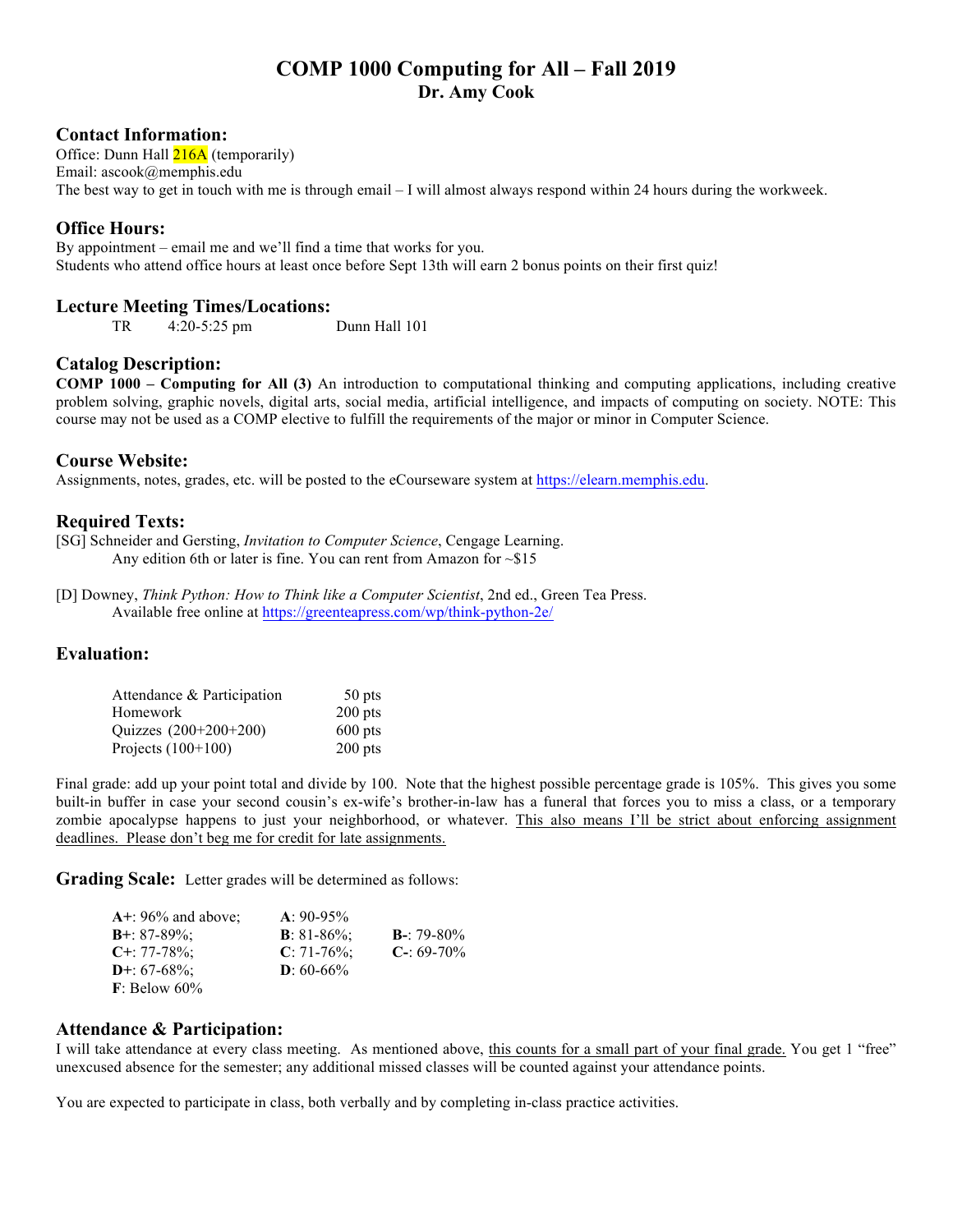# **Late/Makeup Policy:**

All assignments are expected to be completed and turned in on schedule. Due dates will be clearly indicated for each assignment. Late assignments are NOT accepted except in extreme circumstances. Likewise, makeup quizzes and exams will be given only under extreme circumstances. If you feel that your circumstances warrant a late work submission or a makeup quiz/exam, get in touch with me as **early** as possible. Be prepared to show some kind of documented proof of your situation.

# **Plagiarism/Cheating Policy:**

An essential part of learning any skill is getting plenty of practice with it yourself. As such, I expect all assignments in this class (unless explicitly indicated otherwise) to be done individually. I don't mind if you discuss general solution approaches with other students, but the work that you hand in should always be your own.

If I determine that you have copied something directly from a book, the Internet, or some other source, you will receive a failing grade on the assignment and (at my discretion) a failing grade in the course. If I determine that you have copied another student's assignment, this will happen to both you and the person from whom you copied. The incident may also be forwarded to the University Judicial Affairs Office for further disciplinary action. Please don't put me in this situation.

# **Getting Help:**

Although I expect your work for this class to be done individually, I encourage you to seek help if you get stuck:

- Come talk to me! I'm very willing to sit down and try to provide hints without giving away the solution.
- The Computer Science Learning Center (Dunn Hall 208) is open throughout the week. The center is staffed by upper-level undergraduate students who have done well in their courses and can give you one-on-one help. Hours will be posted on the door of Dunn Hall 208 as well as online at http://www.memphis.edu/cs/current\_students/cslc.php.

## **Miscellaneous Policies:**

Email - Please check your University of Memphis email account at least once a day, as that is my primary means of communicating with you outside of class.

Student Disabilities - If you have a disability that may require assistance or accommodations, or if you have any questions related to any accommodation for testing, note taking, reading, etc., please speak with me as soon as possible. You must contact the Disability Resources for Students office (678-2880) to officially request such accommodations / services.

Mental Health & Wellness – Everyone needs someone to talk to. It's ok to get help. The student counseling center offers confidential and (almost always) free services to enrolled students. Contact them at (901) 678-2068 or at counseling@memphis.edu

Emergencies on Campus – call campus police if you are in an emergency situation on campus. 901-678-HELP (4357)